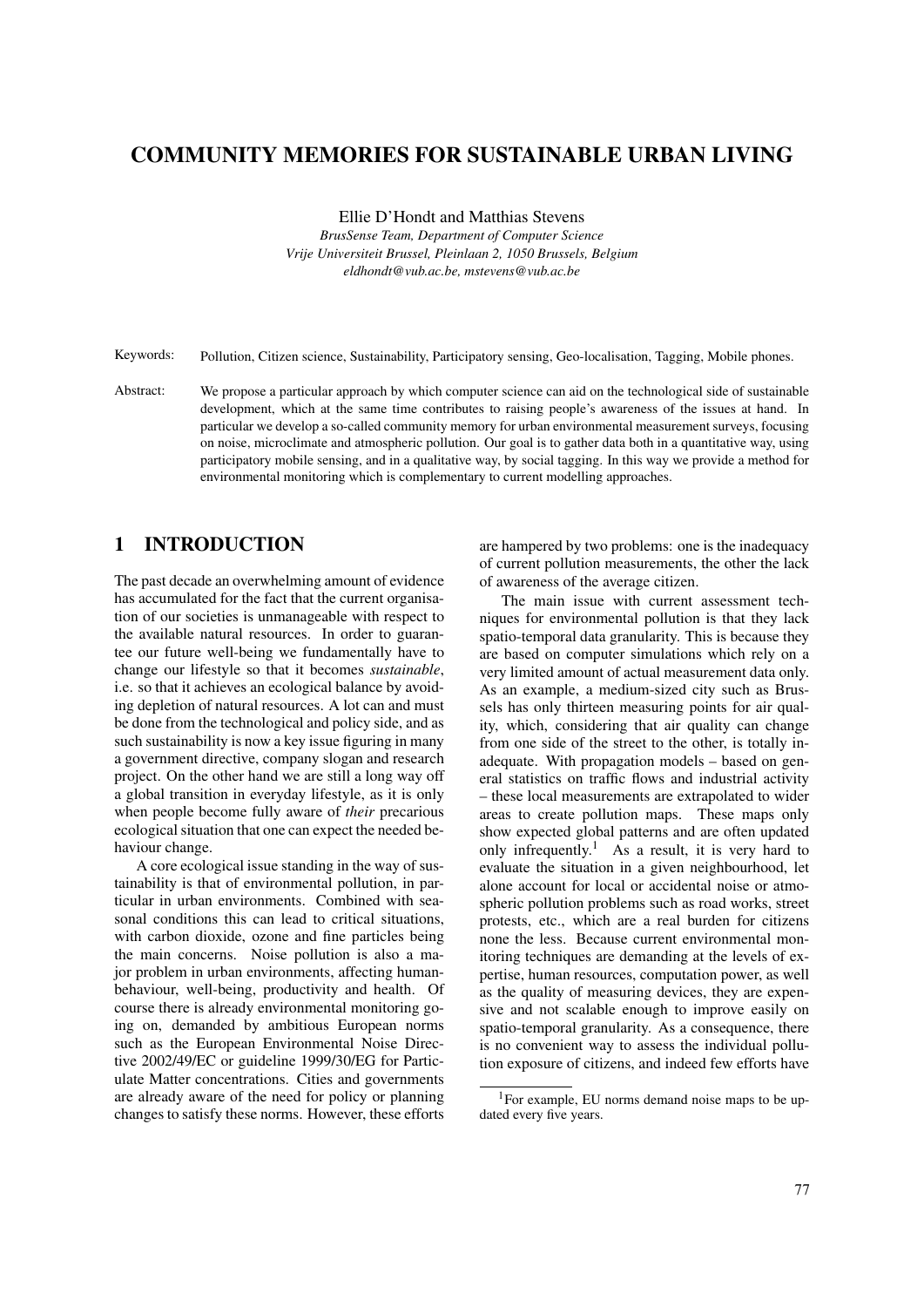been made for people-centric monitoring of the environment (Stapelfeldt and Jellyman, 2003).

A second important disadvantage of current datagathering methods is the lack of human involvedness. Numerous international reports have expressed the importance of the participation of all citizens, at all levels, to move towards sustainable development (United Nations Environment Programme, 1992; European Parliament and Council, 2002). Indeed, as is the case with many issues affecting urban life, pollution cannot be tackled by policy makers alone, as it requires consideration of the behaviour of all citizens. In reality, however, citizen participation often occurs only at the decision making level, and as such involves only a limited number of citizens. The problem is one of awareness. Pollution surveys are carried out by a select group of people using expensive and difficult-to-handle equipment. As such most citizens have no access to tools to estimate the quality of their personal environment and how it is affected by their behaviour and that of their peers. Moreover, current environmental measurements are totally decoupled from the average citizen's experience of the situation. Indeed physical measurement data only tell one side of the story, and need to be augmented with subjective, qualitative data that trace out the environment as experienced by individuals. $<sup>2</sup>$  The bottleneck here is</sup> that existing techniques based on survey forms or interviews by social scientists, do not yield enough data to be representative on a large-scale. Furthermore because this data is collected separately it is hard to align it with physical measurement data. As a result valuable information such as knowledge of the source of pollution or subjective experience thereof, is entirely absent.

In this paper we propose a particular approach by which computer science can aid on the technological side of sustainable development, which at the same time contributes to raising people's awareness of the issues at hand. In particular we exploit the democratisation of technology facilitated by the *Internet of Things* to realise an increase in and democratisation of environmental information. The Internet of Things' vision of connectivity of anyone at anytime to anything is largely supported by the widespread use of mobile phones and advances in sensor technology. Our aim is to put these technologies to use to enable digitally improved citizen science – the idea of having volunteers without scientific training perform research-related tasks such as observation, measurement or computation – in the context of environmen-

tal monitoring. As the technologies we rely on are intrinsically people-centric, we tackle both the problem of limited spatio-temporal data granularity and that of the lack of human involvedness that are typical of current simulation-based techniques.

#### 2 PROPOSED SOLUTION

The technological framework we propose for allowing high-granularity person-centric environmental monitoring is that of *community memories*. A community memory (Steels, 2008) is a common ICT resource that citizens use to monitor their environment, to visualise gathered data and to strategise about alternatives for keeping it sustainable. We gather data both in a quantitative way, using participatory mobile sensing, and in a qualitative way, by social tagging. Participatory sensing (Burke et al., 2006) appropriates everyday mobile devices such as cellular phones to form interactive, participatory sensory networks that enable public and professional users to gather, analyse and share local knowledge. Social tagging (Steels, 2006; Steels and Tisseli, 2008) augments this information with tags, open-ended keywords entered through mobile phones ( or through web interfaces) as meta-data. The type of data we envision consists of measurements of environmental parameters such as noise or pollutant concentrations combined with tags for geographical location and time. Geographic localisation requires sophisticated technologies such as GPS, GSM-based positioning (Chen et al., 2006; Gonzalez et al., 2008), or localisation through WiFi access points (Rekimoto et al., 2007). On top of this users may tag measurement data with subjective experiences or the suspected source of pollution. For example, a user might indicate that noise at a particular spot on the way home from work is likely to originate from a building site. While there is no restriction in principle, users tend to converge on the same tags when they can see tags of others and their aggregation in tag clouds (Cattuto et al., 2007). Individual participatory sensing data will obviously not have the same quality and accuracy as that obtained from high-end environmental monitoring stations. However, we expect that this issue can be alleviated by collecting massively more data and by using techniques to calibrate and correlate those data. A schematic representation of the underlying ICT architecture is given in Figure 1, with mobile device-based data gathering components on the left-hand side and the server-based community memory implementation on the right-hand side. Mobile application software provides an interface for the user, also allowing tag-

<sup>2</sup>For example in the case of noise the same intensity of sound can give a totally different subjective experience ranging from pleasant to aggravating.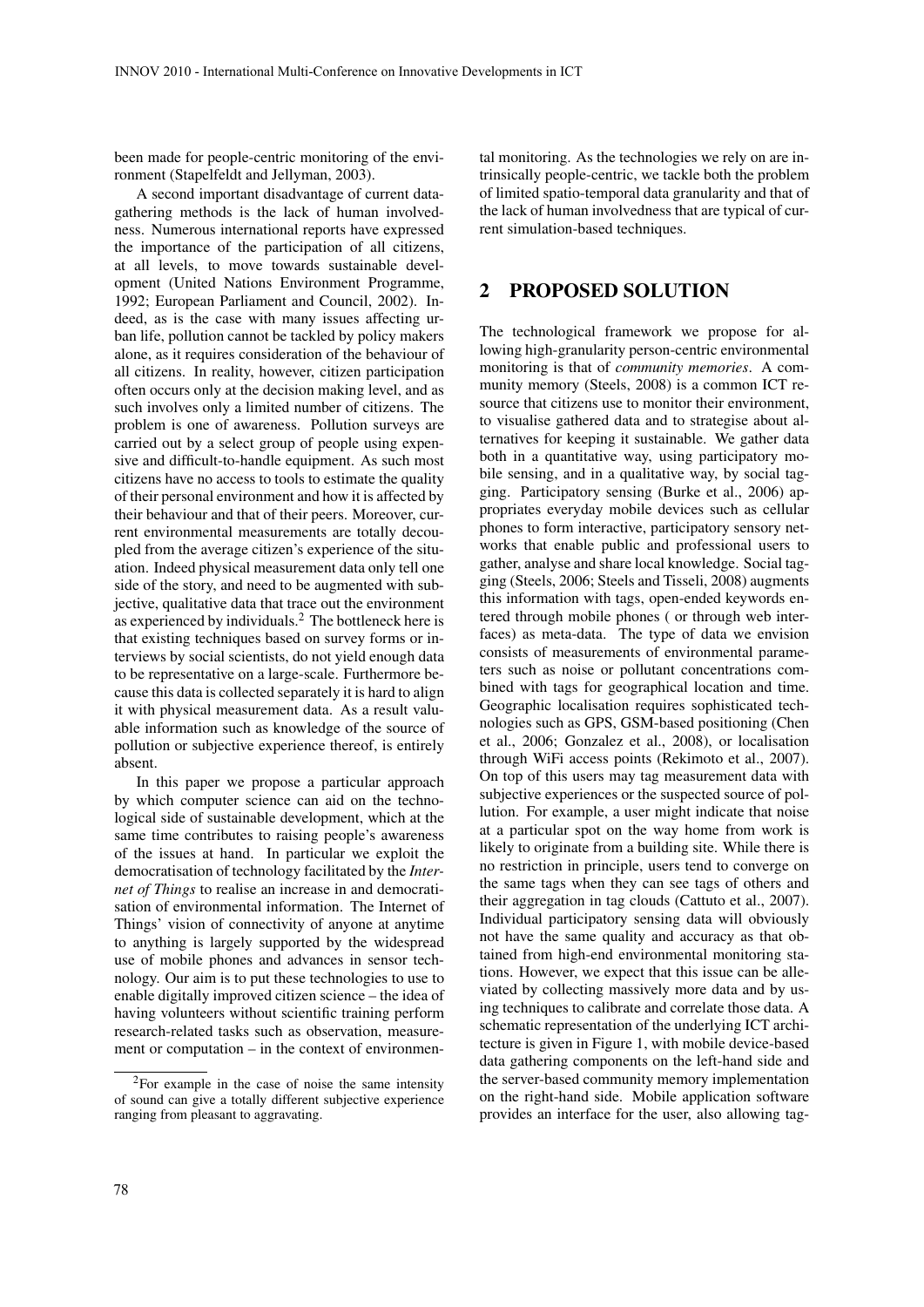ging, either automatically (for spatio-temporal data) or manually. It also takes care of data transmission to a central server, which hosts the actual community memory. At the server side more software takes care of aggregating gathered data and visualising it on geographical maps or as tag clouds, as well as providing an interface for users to interact with one another so as to build up their community.

The community memory we propose serves both as an instrument for supporting actions towards policy makers as well as a platform for making the average citizen aware of his urban environmental conditions. That community memories have real value both for the community itself as well as for policy makers is proved by their success in situations going from semi-nomadic Mbendjele Pygmies struggling for the preservation of the rainforests of Congo (Hopkin, 2007) to handicapped people striving for easyto-navigate streets in Barcelona (Steels and Tisselli, 2008). Moreover the community memory acts as a repository of environmental data at a much higher granularity than that of current measuring methods, which moreover includes person-centric information, entirely lacking in present-day surveys (Brussels Instituut voor Milieubeheer, 2002). Therefore community memories resolve both the granularity as well as the awareness issues highlighted in the above. We note that to scale up the centralised setup proposed here one can rely on conventional server duplication and load-balancing techniques.

To experiment with and evaluate the approach described here we are involved in NoiseTube initiative (Maisonneuve et al., 2009). The goal of this ongoing research project is to develop a participatory solution to the monitoring and mapping of urban noise pollution. Concretely a software platform is provided that enables citizens to measure their personal exposure to noise by using GPS-equipped mobile phones as noise sensors. The system allows participants to share geo-localised measurement data though a community memory website in order to contribute to collective monitoring initiatives. These initial experiments demonstrate convincingly the need and the willingness of citizens to be involved, but so far they have been limited in time and space, mostly due to time and financial constraints.

The creation of community memories is now technically feasible largely due to the fact that networked electronic components are becoming more and more wide-spread, versatile and affordable. Nevertheless they require many state-of-the art technologies and even act as a driver for additional advances in several areas of computer science and engineering, such as participatory sensing. Besides the NoiseTube project other preliminary experiments in active participatory sensing of the environment have been conducted, partly organised by governmental organisations and partly by citizen organisations (Ellul, 2008; Mun et al., 2009). The idea of using commodity devices such as mobile phones for scientific purposes and environmental monitoring in particular is also gaining traction outside academia, as illustrated by coverage in science and technology press and mainstream media (Patel-Predd, 2009; The Economist, 2009).



Figure 1: Community memory architecture.

## 3 CONCLUSIONS & FUTURE WORK

In this paper we present the current status of our work on developing participatory approaches to environmental monitoring. We describe the limitations of current techniques, the advantages of the participatory approach and the technical challenges it brings. NoiseTube, our prototype system, represents a working solution for participative monitoring of urban noise pollution but remains under active development. First, in order to evaluate and further improve the current system, experimental medium-size deployments with volunteering citizens are planned for the near future. Subsequent larger-size experiments are needed to validate the overall participatory approach to environmental monitoring. These efforts require us to tackle several open challenges, such as developing a procedure for estimating the credibility of aggregated data as well as improving the quality of the data through spatio-temporal interpolation or by complementing measurements with propagation methods. Second, we intend to build upon technologies developed and lessons learned to evolve NoiseTube into a more powerful and versatile community memory platform for assessing not only noise but also atmospheric pollution. In this context sensing is more difficult as